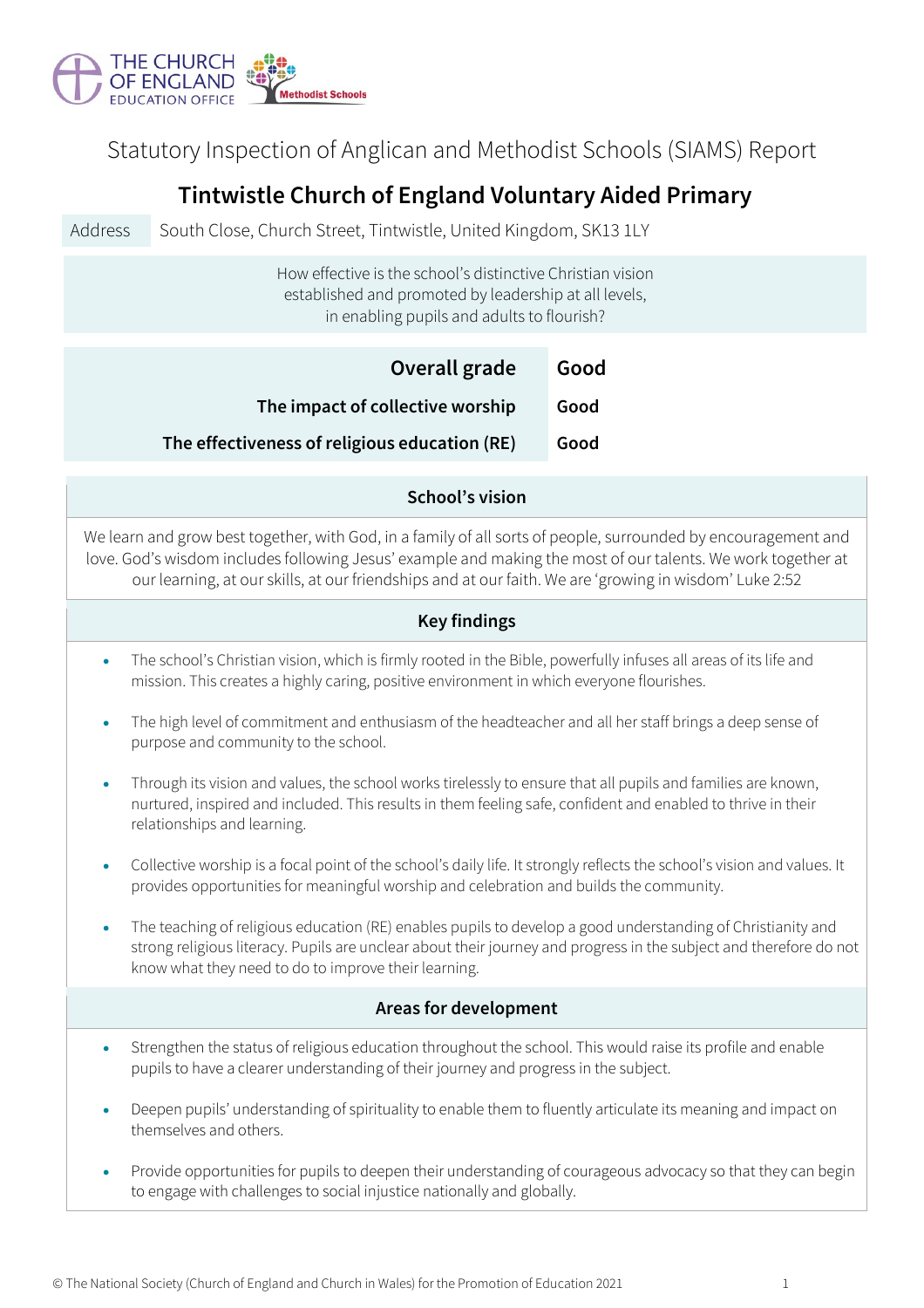How effective is the school's distinctive Christian vision, established and promoted by leadership at all levels, in enabling pupils and adults to flourish?

### **Inspection findings**

At Tintwistle, the deeply held Christian vision is shared and embraced by all members of the school community and profoundly influences everything that happens. The school powerfully lives out the vision creating a harmonious, vibrant and successful learning community. Strong, affirmative, positive relationships permeate the school contributing significantly to its loving, family feel. This clearly results in a school in which pupils and adults flourish. Being 'with God' and 'surrounded by encouragement and love' are key elements of the vision which are evident in all relationships. The school ensures that everyone is well known, embraced as members of the community and has their individual needs met. Policy and action for good mental health and emotional wellbeing is a major priority for the whole community. Consequently, everyone looks out for those who may be experiencing any sort of difficulty, offering care and signposting further support. This helps to ensure that no one who is struggling goes unnoticed and each of God's children is valued and treated with dignity and respect.

During COVID lockdown, leaders and staff lived out the vision, ensuring that each member of the school family, whether at home or in class, was safe. Social time, worship and lessons were frequently provided online giving routine and support. Where necessary, home visits were made in order to offer reassurance, to provide work and ensure wellbeing.

Having established and promoted the school's distinctive and inclusive vision, leaders and governors have been successful in ensuring that it is well lived. The vision has a strong theological grounding which influences policies, actions and future planning at all levels. At present, governors do not have a formal process for the monitoring and evaluation of RE, collective worship and the school's Christian distinctiveness. This means that they do not have complete insight into these areas of the school's work.

The school vision underpins the well-planned curriculum which has been established to ensure that pupils of all abilities thrive. It enables pupils to be prepared for life in different and diverse communities. The school is highly effective in meeting the learning needs of all. Those with any sort of additional needs or vulnerabilities are exceptionally well embraced. This results in pupils having an excitement, confidence and enthusiasm about their work and learning. They enjoy lessons and are collaborative, respectful and supportive with one another and with staff. Because of consistent, fair practice and strong policy, behaviour throughout the school is excellent. Incidents of unkindness or bullying are rare and if they do occur are quickly and effectively forgiven and resolved before relationships are restored. Spirituality is developing within the school community, however a shared vocabulary and opportunities to further deepen this are generally not evident. Because of the vision, school environment, curriculum and provision of extracurricular activities, pupils have high aspirations, confidence and resilience.

The highly committed staff are well cared for. This creates a strong, mutually supportive rapport and atmosphere. Because they are valued, staff are active in contributing to the development of the school and have their own training needs met.

Tintwistle School is active as an important focal point within the village and community. Particularly strong and thriving connections are well-established with the parish church and United Reformed Church from which a number of the highly committed governors have been drawn. Through these links, pupils regularly benefit from visits to the churches for special services, prayer events and enrichment activities. These enhance and give relevance to their understanding about how Christians worship and practise their faith. The local vicar is highly supportive of the school and, with others from the churches, is generous in investing time to provide pastoral and curriculum support.

The vision enables the enthusiastic pupil ethos ambassadors to lead in a number of ways. In particular, they assist with collective worship and direct the school's charitable focus. They have developed and share a democratic approach which has led to successful fundraising for several Christian charities. In looking outwards, the school is also active in local projects recently resulting in work to reduce litter and creating a small wildflower area. Work through the skilfully led forest school provision results in pupils developing a greater love, understanding and respect for God's creation.

Issues relating to injustice, inequality and environmental concerns are occasionally considered. These have resulted in some understanding and empathy for people and situations they face in God's world which are difficult. A few pupils have begun to realise that following Jesus' example could lead to them challenging injustice and engaging in social or